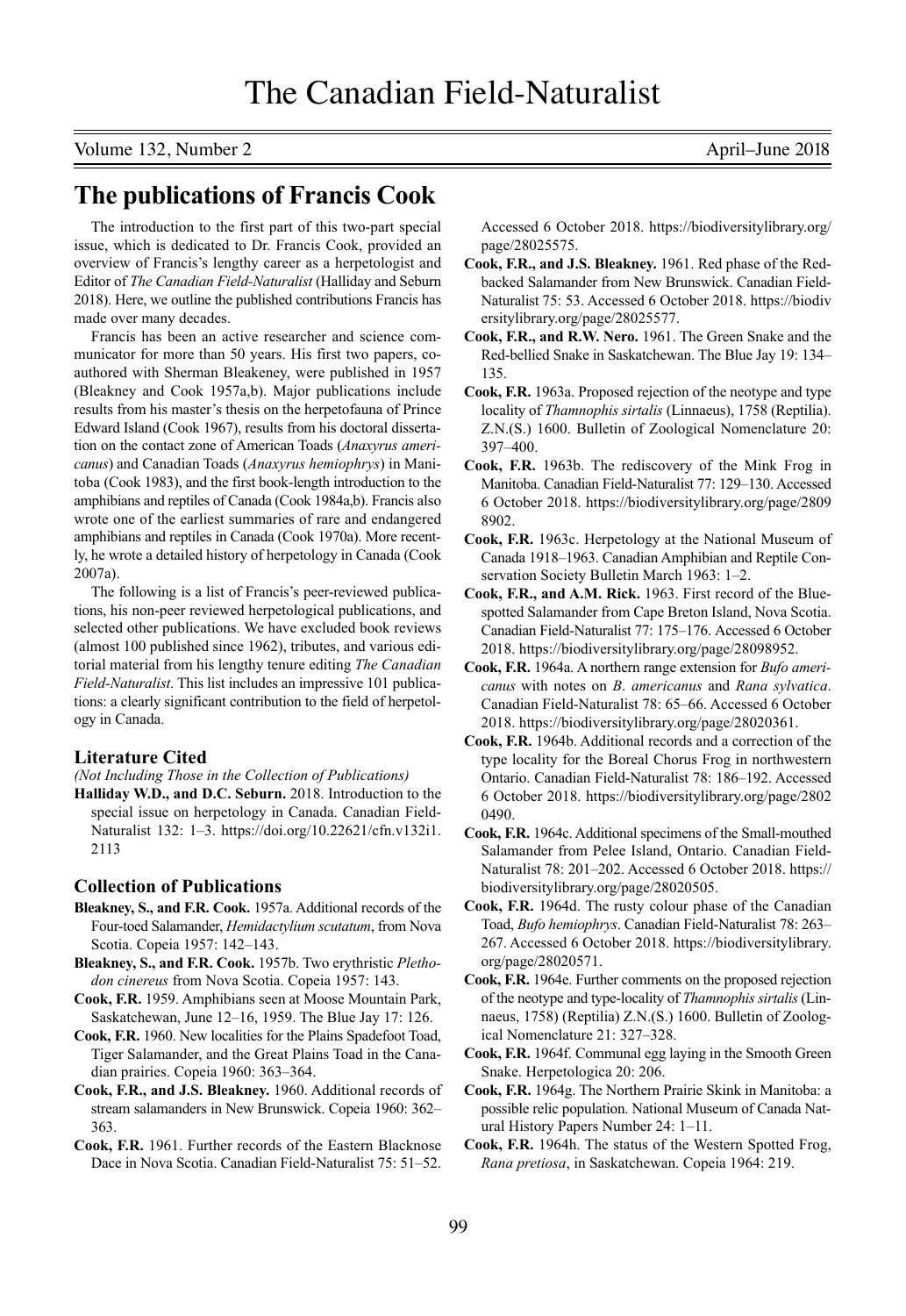- **Cook, F.R.** 1964i. Endangered Canadian Amphibians and Reptiles. Canadian Amphibian and Reptile Conservation Society Bulletin February 1964: 1–3.
- **Cook, F.R.** 1964j. Corrections and further comments on endangered Canadian amphibians and reptiles. Canadian Amphibian and Reptile Conservation Society Bulletin April 1964: 3.
- **Cook, F.R., and D.R.M. Hatch.** 1964. A spadefoot toad from Manitoba. Canadian Field-Naturalist 78: 60–61. Accessed 6 October 2018. [https://biodiversitylibrary.org/page/2802](https://biodiversitylibrary.org/page/28020356) [0356.](https://biodiversitylibrary.org/page/28020356)
- **Nero, R.W., and F.R. Cook.** 1964. A range extension for the Wood Frog in northeastern Saskatchewan. Canadian Field-Naturalist 78: 268–269. Accessed 6 October 2018. [https://](https://biodiversitylibrary.org/page/28020576) [biodiversitylibrary.org/page/28020576.](https://biodiversitylibrary.org/page/28020576)
- **Cook, F.R.** 1965a. Additions to the known range of some amphibians and reptiles in Saskatchewan. Canadian Field-Naturalist 79: 112–120. Accessed 6 October 2018. [https://](https://biodiversitylibrary.org/page/28033600) [biodiversitylibrary.org/page/28033600.](https://biodiversitylibrary.org/page/28033600)
- **Cook, F.R.** 1965b. Collecting and preserving amphibians and reptiles. Pages 129–141 *in* Methods of Collecting and Preserving Vertebrate Animals. *Edited by* R.M. Anderson. National Museum of Canada Bulletin 69. Revised Fourth Edition. National Museum of Canada, Ottawa, Ontario, Canada.
- **Cook, F.R.** 1966. A guide to the amphibians and reptiles of Saskatchewan. Saskatchewan Museum of Natural History Popular Series Number 13. Saskatchewan Museum of Natural History, Regina, Saskatchewan, Canada.
- **Cook, F.R.** 1967. An analysis of the herpetofauna of Prince Edward Island. National Museum of Canada Bulletin 212. National Museum of Canada, Ottawa, Ontario, Canada.
- **Cook, F.R.** 1968a. Amphibians and reptiles in Canada. Pages 51–52 *in* Canada Year Book 1968. Dominion Bureau of Statistics, Canada Yearbook Division, Queens Printer, Ottawa, Ontario, Canada.
- **Cook, F.R.** 1968b. Reptiles and amphibians. Pages 436–442 *in* Science, History and Hudson Bay. *Edited by* C.S. Beals. Volume 1. Department of Energy, Mines and Resources, Ottawa, Ontario, Canada.
- **Cook, F.R.** 1968c. Salamanders of the Ottawa District. Trail & Landscape 2: 18–22.
- **Cook, F.R.** 1968d. Toad, treefrogs and frogs of the Ottawa District. Trail & Landscape 2: 50–56.
- **Cook, F.R.** 1968e. Turtles of the Ottawa District. Trail & Landscape 2: 82–87.
- **Cook, F.R.** 1968f. Lizards and snakes of the Ottawa District. Trail & Landscape 2: 99–106.
- **Cook, F.R.** 1968g. Amphibians and Reptiles. *In* Resource Reader. Conservation Information Branch, Saskatchewan Department of Natural Resources, Regina, Saskatchewan, Canada.
- **Cook, F.R.** 1968h. Amphibians and reptiles of the Rideau Region. Pages 250–253 *in* The Fauna of the Rideau Region. Rideau Valley Conservation Authority Report, Ottawa, Ontario, Canada.
- **Cook, F.R.** 1968i. On name changes. Canadian Amphibian and Reptile Conservation Society Bulletin 6(4): 1–2.
- **Cook, F.R.** 1968j. A herpetologist in the Canadian prairies. Canadian Amphibian and Reptile Conservation Society Bulletin 7(2): 1–3.
- **Cook, F.R.** 1969a. What should an Ottawa field-naturalist observe? I. Amphibians and reptiles. Trail & Landscape 3: 45– 49.
- **Cook, F.R.** 1969b. A herpetologist's sojourn in Jamaica. Canadian Amphibian and Reptile Conservation Society Bulletin  $8(2): 1-3.$
- **Cook, F.R.** 1970a. Rare or endangered Canadian amphibians and reptiles. Canadian Field-Naturalist 84: 9–16. Accessed 6 October 2018. [https://biodiversitylibrary.org/page/2955](https://biodiversitylibrary.org/page/29553251) [3251.](https://biodiversitylibrary.org/page/29553251)
- **Cook, F.R.** 1970b. Endangered wildlife—Amphibians and reptiles. Pages 10–11 *in* Endangered Wildlife in Canada. Canadian Wildlife Federation, Ottawa, Ontario, Canada.
- **Cook, F.R.** 1971. The National Museum of Natural Sciences research program in herpetology: where are we and can the amateur play a part? Canadian Herpetologists Society Quarterly 1(3): 3–5.
- **Cook, F.R., and J. Folinsbee.** 1975. Second record of the Blue-spotted Salamander from Labrador. Canadian Field-Naturalist 89: 314–315. Accessed 6 October 2018. [https://](https://biodiversitylibrary.org/page/28033044) [biodiversitylibrary.org/page/28033044.](https://biodiversitylibrary.org/page/28033044)
- **van Zyll de Jong, C.G., and F.R. Cook.** 1975. Eastern Yellow-bellied Racer in central Saskatchewan. Canadian Field-Naturalist 89: 174–175. Accessed 6 October 2018. [https://biodiversitylibrary.org/page/28032900.](https://biodiversitylibrary.org/page/28032900)
- **Woods, J.G., and F.R. Cook.** 1976. Range extension of the Ribbon Snake in eastern Ontario. Canadian Field-Naturalist 90: 69–70. Accessed 6 October 2018. [https://biodiversity](https://biodiversitylibrary.org/page/28045546) [library.org/page/28045546.](https://biodiversitylibrary.org/page/28045546)
- **Cook, F.R.** 1977a. Review of the Canadian herpetological scene. Pages 117-121 *in* Canada's Threatened Species and Habitats. *Edited by* T. Mosquin and C. Suchal. Proceedings of Symposiumon Canada's Threatened Species and Habitats cosponsored by the Canadian Nature Federation and the World Wildlife Fund (Canada) in Ottawa 20–24 May, 1976. Canadian Nature Federation Special Publication 6. Canadian Nature Federation, Ottawa, Ontario, Canada.
- **Cook, F.R.** 1977b. Records of the Boreal Toad from the Yukon and northern British Columbia. Canadian Field-Naturalist 91: 185–186. Accessed 6 October 2018. [https://biodiver](https://biodiversitylibrary.org/page/28061392)[sitylibrary.org/page/28061392.](https://biodiversitylibrary.org/page/28061392)
- **Cook, F.R.** 1978a. Amphibians and reptiles (Amphibiens et reptiles). Neotoma 1: 1–5.
- **Cook, F.R.** 1978b. Salamanders (Les urodeles). Neotoma 2:  $1 - 4$
- **Cook, F.R.** 1978c. Canadian status of reptiles and amphibians on appendices I and II of the Convention on International Trade in Endangered Species of Wild Fauna and Flora (CITES): *Dermochelys coriacea*Leatherback Turtle; *Caretta caretta* Loggerhead Turtle; *Lepidochelys kempi* Atlantic Ridley; *Chelonia mydas* Green Turtle; *Clemmys mulenburgi* Mulhenburg's Turtle; *Carina bottae* Rubber Boa. CITES manuscript reports, Canadian Wildlife Service, Ottawa, Ontario, Canada.
- **Cook, F.R.** 1979a. The Two-lined Salamander, *Eurycea bislineata*, in Labrador. Canadian Field-Naturalist 93: 178–179. Accessed 5 October 2018. [https://biodiversitylibrary.org/](https://biodiversitylibrary.org/page/28063495) [page/28063495.](https://biodiversitylibrary.org/page/28063495)
- **Cook, F.R.** 1979b. Frogs, toads and treefrogs (Les anoures: grenouilles, crapauds et rainettes). Neotoma 3: 1–6.
- **Cook, F.R.** 1979c. Turtles (Les tortues). Neotoma 4: 1–4.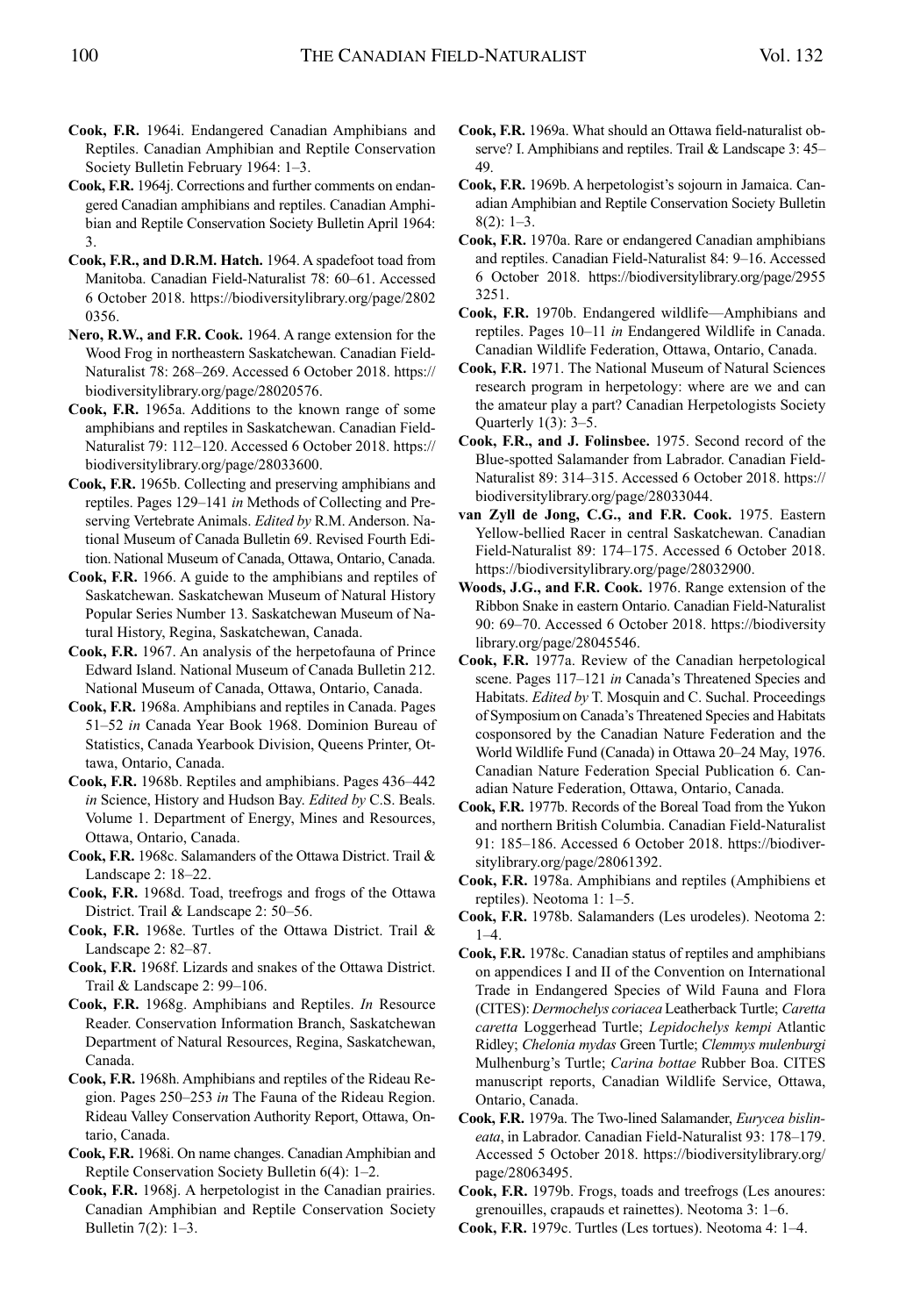- **Cook, F.R.** 1979d. Snakes and lizards (Les serpentes et les lezards). Neotoma 5: 1–7.
- **Cook, F.R.** 1979e. Field study of Canadian amphibians and reptiles (Etude sur le terrain des amphibiens et reptiles au Canada). Neotoma 6: 1–4.
- **Cook, F.R., and S.W. Gorham.** 1979. Occurrence of the triploid form in populations of the Blue-spotted Salamander, *Ambystoma laterale*, in New Brunswick. Journal of the New Brunswick Museum 1979: 154–161.
- **Ussher, R.D., and F.R. Cook.** 1979. The eastern limit of the Five-lined Skink in Ontario. Canadian Field-Naturalist 93: 321–323. Accessed 5 October 2018. [https://biodiversitylib](https://biodiversitylibrary.org/page/28063644) [rary.org/page/28063644.](https://biodiversitylibrary.org/page/28063644)
- **Cook, F.R.** 1980. Checklist of amphibians and reptiles of Canada. Canadian Amphibian and Reptile Conservation Society Bulletin 18(2): 1–6.
- **Cook, F.R., J.D. Lafontaine, S. Black**, **L. Luciuk, and R.V. Lindsay.** 1980. Spotted Turtles (*Clemmys guttata*) in eastern Ontario and adjacent Quebec. Canadian Field-Naturalist 94: 411–415. Accessed 5 October 2018. [https://biodiversity](https://biodiversitylibrary.org/page/28089308) [library.org/page/28089308.](https://biodiversitylibrary.org/page/28089308)
- **Gordon, D.M., and F.R. Cook.** 1980a. An aggregation of gravid snakes in the Quebec Laurentides. Canadian Field-Naturalist 94: 456–457. Accessed 5 October 2018. [https://](https://biodiversitylibrary.org/page/28089353) [biodiversitylibrary.org/page/28089353.](https://biodiversitylibrary.org/page/28089353)
- **Gordon, D.M., and F.R. Cook.** 1980b. Range extensions for the Yellow spotted Salamander, *Ambystoma maculatum*, in Quebec. Canadian Field-Naturalist 94: 460. Accessed 8 October2018. [https://biodiversitylibrary.org/page/28089357.](https://biodiversitylibrary.org/page/28089357)
- **Schueler, F.W., and F.R. Cook.** 1980. Distribution of the middorsal stripe dimorphism in the Wood Frog, *Rana sylvatica*, in eastern North America. Canadian Journal of Zoology 58: 1643–1651. <https://doi.org/10.1139/z80-226>
- **Cook, F.R.** 1981a. Status report on the Leatherback Turtle in Canada. Committee on the Status of Endangered Wildlife in Canada (COSEWIC), Ottawa, Ontario, Canada.
- **Cook, F.R.** 1981b. The snakes of Canada (for those who care). Canadian Geographic 101(3): 62–67.
- **Cook, F.R.** 1981c. Amphibians and reptiles of the Ottawa district. Revised edition. Trail & Landscape 15: 75–109.
- **Cook, F.R., and J.C. Cook.** 1981. Attempted avian predation by the Canadian Toad, *Bufo americanus hemiophrys*. Canadian Field-Naturalist 95: 346–347. Accessed 5 October 2018. [https://biodiversitylibrary.org/page/28062049.](https://biodiversitylibrary.org/page/28062049)
- **Ouellet, H., et F.R. Cook.** 1981. Les noms français des amphibiens et reptiles du Canada: une liste provisoire. Syllogeous 32: 1–7.
- **Cook, F.R.** 1983. An Analysis of Toads of the *Bufo americanus* Group in aContactZone in Central Northern North America. National Museums of Canada Publications in Natural Sciences 3, Ottawa, Ontario, Canada.
- **Cook, F.R.** 1984a. An Introduction to Canadian Amphibians and Reptiles. National Museum of Natural Sciences, Ottawa, Ontario, Canada.
- **Cook, F.R.** 1984b. Introduction aux amphibiens et reptiles du Canada. Musee national des sciences naturelles, Ottawa, Ontario, Canada.
- **Cook, F.R., and D. Muir.** 1984. The committee on the status of endangered wildlife in Canada (COSEWIC): history and progress. Canadian Field-Naturalist 98: 63–70. Accessed 5 October 2018. [https://biodiversitylibrary.org/page/28063890.](https://biodiversitylibrary.org/page/28063890)
- **Cook, F.R.** 1985a. Amphibian. Pages 53–54 *in* The Canadian Encyclopedia. Volume 1. Hurtig Publishers, Edmonton, Alberta, Canada.
- **Cook, F.R.** 1985b. Reptile. Pages 1571–1572 *in* The Canadian Encyclopedia. Volume 3. Hurtig Publishers, Edmonton, Alberta, Canada.
- **Cook, F.R.** 1986a. The "one hundredth" volume of the Canadian Field-Naturalist. Canadian Field-Naturalist 100: 140– 142. Accessed 5 October 2018. [https://biodiversitylibrary.](https://biodiversitylibrary.org/page/28072215) [org/page/28072215.](https://biodiversitylibrary.org/page/28072215)
- **Cook, F.R.** 1986b. Amphibians and reptiles of eastern Ontario. The Blue Bill 33: 130–142.
- **Cook, F.R.** 1987a. Formation of Canadian lower vertebrate societies. Canadian Field-Naturalist 101: 625. Accessed 5 October 2018. [https://biodiversitylibrary.org/page/280900](https://biodiversitylibrary.org/page/28090058) [58.](https://biodiversitylibrary.org/page/28090058)
- **Cook, F.R.** 1987b. Report from the herpetology section of the National Museum of Natural Sciences. Canadian Association of Herpetologists Bulletin 1(2): 3–5.
- **Cook, F.R.** 1989a. Annual display: the amphibians of Ontario. Pages 171–175 *in* Legacy: The Natural History of Ontario. *Edited by* J. Theberge. McClelland & Stewart, Inc., Toronto, Ontario, Canada.
- **Cook, F.R.** 1989b. Once they ruled: the reptiles of Ontario. Pages 176–187 *in* Legacy: The Natural History of Ontario. *Edited by* J. Theberge. McClelland & Stewart, Inc., Toronto, Ontario, Canada.
- **Cook, F.R.** 1991a. Workshop on declines in Canadian amphibian populations: a design for national monitoring. Canadian Field-Naturalist 105: 421–422. Accessed 5 October 2018. [https://biodiversitylibrary.org/page/34348935.](https://biodiversitylibrary.org/page/34348935)
- **Cook, F.R.** 1991b. COSEWIC and the Status of the Massasauga. Rattlesnake Tales 3(2): 4–6.
- **Cook, F.R.** 1991c. Amphibians and reptiles and the COSEWIC process. Canadian Association of Herpetologists Bulletin 5(1): 5–8.
- **Cook, F.R.** 1992a. Pitfalls in quantifying amphibian populations in Canada. Pages 83–86 *in* Declines in Canadian Amphibian Populations: Designing a National Monitoring Strategy. *Edited by* C.A. Bishop and K.E. Pettit. Occasional Paper Number 76. Canadian Wildlife Service, Ottawa, Ontario, Canada.
- **Cook, F.R.** 1992b. The once and future national research collection in herpetology. Canadian Association of Herpetologists Bulletin 6(1): 2–9.
- **Cook, F.R.** 1992c. A national task force for frog declines in Canada. Canadian Biodiversity 1(4): 15–18.
- **Cook, F.R.** 1993. After an ice age: zoogeography of the Massasauga from a Canadian perspective. Pages 19–25 *in* International Symposium and Workshop on the Conservation of the Eastern Massasauga, *Sistrurus catenatus catenatus*. *Edited by* B. Johnson and V. Menzies. Metropolitan Toronto Zoo, Toronto, Ontario, Canada.
- **Cook, F.R.** 1994a. Comment (11) on the use of the plenary powers to validate current usage of the genus *Hydromantus* Gistel, 1848 (Case 2868). Bulletin of Zoological Nomenclature 51: 152–153.
- **Cook, F.R.** 1994b. Comment (7) on the use of the plenary powers to validate current usage of the tribe Hemidactyliini Howell, 1856 (Case 2869). Bulletin of Zoological Nomenclature 51: 155.